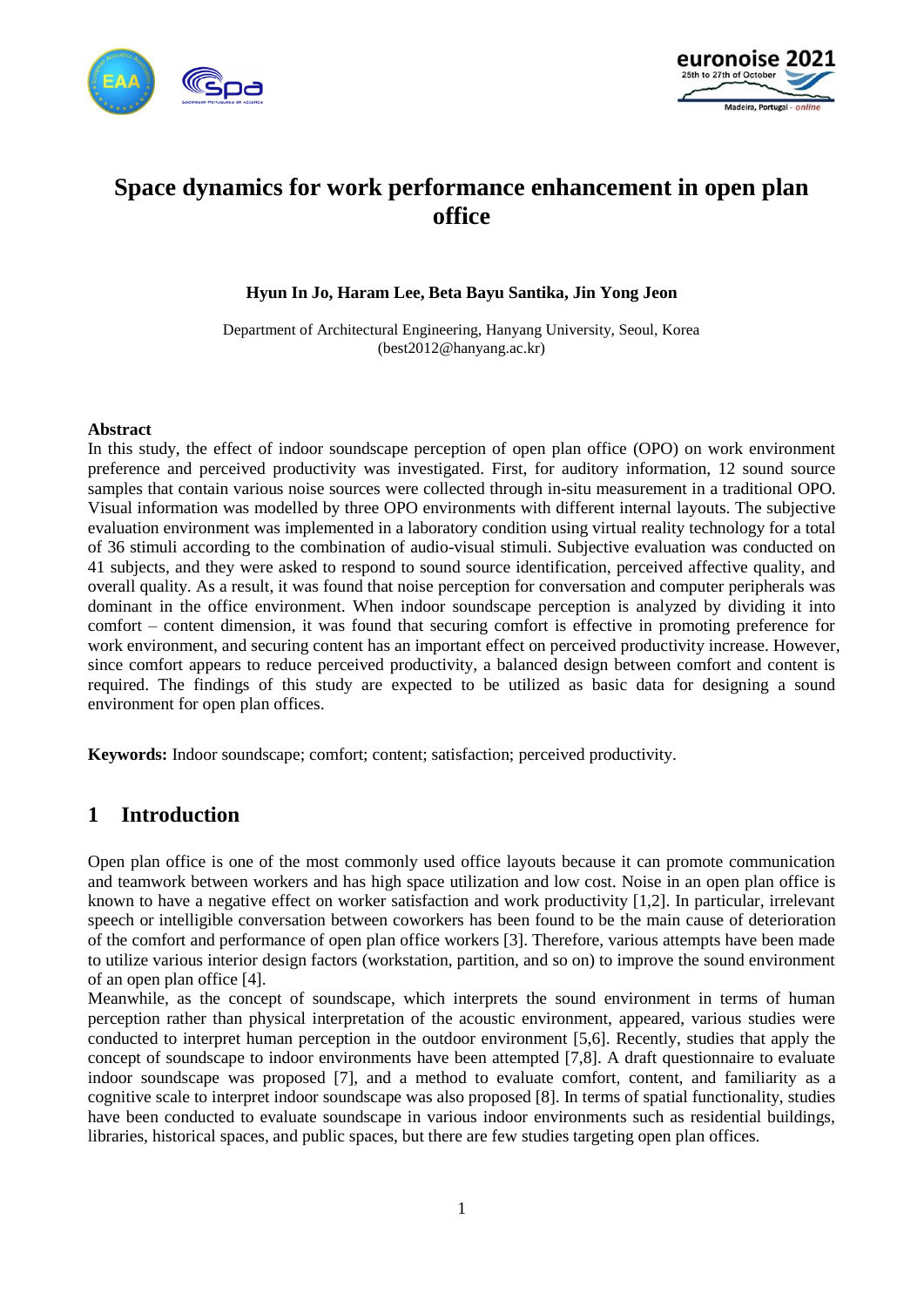

In this context, this study aims to examine the effect of indoor soundscape on the environmental preference and perceived productivity of workers in an open plan office, and to present a design guideline for a pleasant open plan office sound environment.

# **2 Methods**

#### **2.1 Audio-visual data collection**

#### **2.1.1 Sound stimuli**

In order to collect sound information to be used for subjective evaluation, field measurements were conducted in a typical open plan office space located in Seoul, Korea. The open plan office is being used for business purposes and has a scale of  $25.0$  m (Length)  $\times$  14.5 m (depth), and the ceiling and floor are finished with Mitone (KCC) and carpet, respectively. Measurements were made during daytime working hours and were conducted for 1-hour duration using a sound level meter (SVAN 953, Svantek, Warsaw, Poland). A total of 12 sound source stimuli were obtained by editing a one-minute sound source sample for the section where various noises were generated in the office from the collected background noise sources. Table 1 shows the physical acoustic characteristics of each sound source. A-weighted sound pressure level  $(L_{Aeq})$  was 49.9 - 59.3 dBA, and percentile level difference  $(L<sub>A10-A90</sub>)$  was 2.7 - 12.6 dBA.

| Acoustical parameter       | #1   | #2   | #3   | #4              | #5   | #6   | #7   | #8   | #9   | #10  | #11  | #12  |
|----------------------------|------|------|------|-----------------|------|------|------|------|------|------|------|------|
| $L_{Aeq}$ [dBA]            | 50.3 | 59.3 | 49.9 | 51<br>$\cdot$ 4 | 56.8 | 53.0 | 52.4 | 55.8 | 56.4 | 57.3 | 54.0 | 50.6 |
| $L_{A10\text{-}A90}$ [dBA] |      |      |      | 3.4             | 12.6 | 6.2  | 7.6  | 4.9  | 9.2  | 9.8  | 5.4  |      |
| Noise frequency [num]      | 86   | 132  |      | 45ء             | 149  | 159  | 164  | 166  | 167  | 77   | 180  | 204  |

Table 1 – Acoustical characteristics of 12 sound stimuli.

#### **2.1.2 Visual stimuli**

In this study, by applying virtual reality (VR) technology, three open plan office spaces with visually different internal conditions were implemented. In previous studies, the usefulness of VR technology for indoor noise evaluation has been confirmed [9-11]. Unity 3D software, a game engine platform, was used to implement the VR environment. Office A (L 9.5 m, W 6.0 m), office B (L 17.7 m, W 9.0 m), and office C (L 25.0 m, W 22.0 m), respectively. In addition, the window area ratio was made to have a range of 10 - 35%.

#### **2.2 Experimental set-ups**

#### **2.2.1 Questionnaire**

In this study, the questionnaire used for subjective evaluation of indoor soundscape in open plan office consisted of 3 parts. The first part is to investigate the identification of noise sources in the office environment, and 12 noise sources (conversation, laugher, computer (Keyboard and mouse), walking and footstep, chair dragging, desk noise, page turning, printers and copiers, doors Slamming, water purifier, glass cup clinking, mechanical fan and AC) were evaluated on a 7-point Liker scale  $(0: Not at all - 6: Extremely)$ . In the second part, in order to investigate the perceived affective quality of office indoor soundscapes, as shown in Figure 1, the degree of agreement on 8 attributes (full of content, interesting, comfortable, private, dead, boring, annoying, dynamic) was evaluated [8]. The subjects were asked to respond on a 7-point Liker scale  $(0:$  Not at all  $-6:$  Extremely). In the last part, the overall quality of the open plan office was divided into three aspects (satisfaction, willing to work, perceived affective quality), and the degree of agreement with each evaluation factor was evaluated on a 7-point Liker scale (0: Not at all). – 6: Extremely).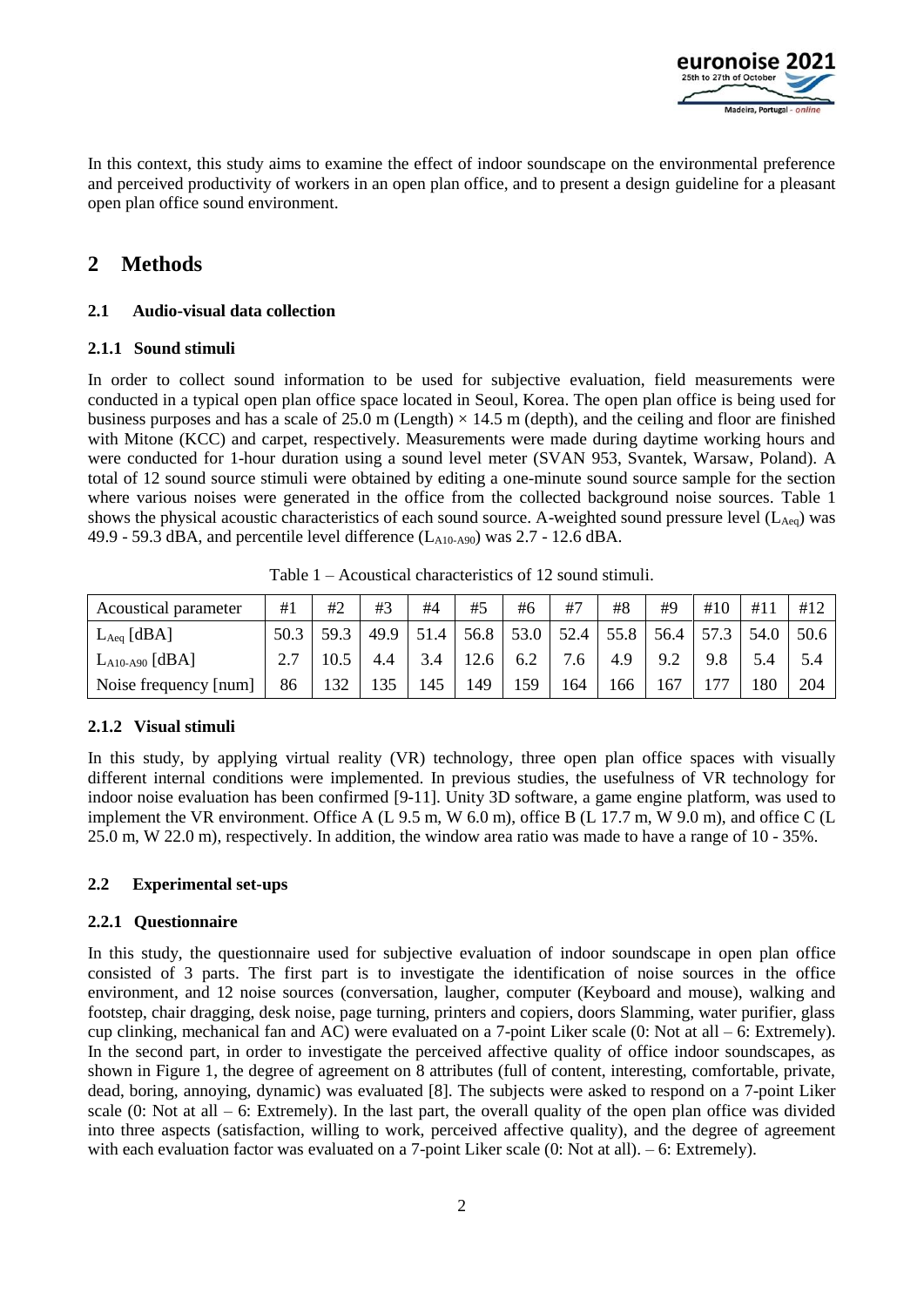



Figure 1 – Indoor soundscape perception dimensions in open plan office

#### **2.2.2 Procedure**

A total of 41 subjects (male  $= 23$ , female  $= 18$ ) participated, and the age range was  $20 - 29$  years (mean age: 23.12, standard deviation: 2.82). In order to reduce the variation in the subject's response, students enrolled in the same university were targeted. The subjects were recruited by screening only those who had work experience in an office space. Before the experiment, as an ethical procedure, the subjects signed a consent form to participate in this experiment. The evaluation environment was implemented in a quiet laboratory, and the background noise at this time was very low, about 30 dBA.

A total of 36 stimuli (12 audio stimulus  $\times$  3 visual stimulus) were provided to the subjects in random order. Sound stimulation was provided through an open type headphone (Sennheiser HD 650), and visual stimulation was provided through a head mounted display (VIVE Pro EYE). After experiencing each evaluation stimulus for 1 minute, the subjects were asked to respond to the questionnaire while listening to the stimulus repeatedly. The questionnaire was provided as a GUI within the VR environment. As a result, a total of 1,476 responses (36 stimulus  $\times$  41 subjects = 1,476) were collected for each evaluation item.

### **3 Results and discussions**

#### **3.1 Sound source identification**

Table 2 shows the level of awareness of various noise sources in open plan offices. Overall, speech sound generated by communication between workers was the most prominent, and noise recognition for keyboard and mouse was also dominant. However, it was found that other noise sources (walking and footstep, desk nose, and so on) were not well recognized by the subjects despite the fact that the frequency of occurrence was higher than 10 times per minute.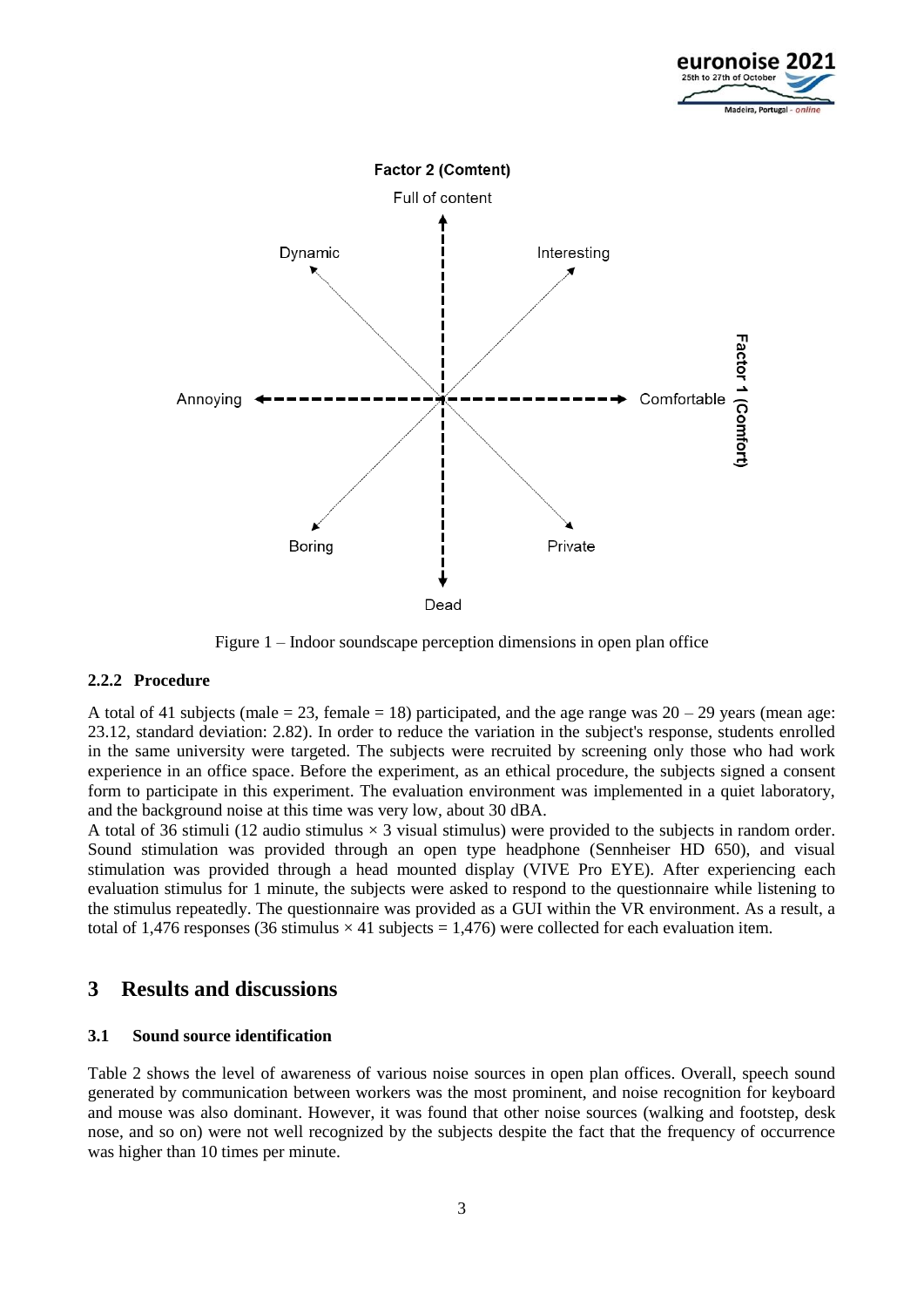

| Acoustical parameter        | #1   | #2   | #3   | #4   | #5   | #6   | #7   | #8   | #9   | #10  | #11  | #12  |
|-----------------------------|------|------|------|------|------|------|------|------|------|------|------|------|
| Conversation                | 0.90 | 1.85 | 1.60 | 0.34 | 4.81 | 3.75 | 4.18 | 1.31 | 4.32 | 4.54 | 2.02 | 1.77 |
| Laugher                     | 0.44 | 0.35 | 1.97 | 0.28 | 1.04 | 1.31 | 0.54 | 0.28 | 3.55 | 1.32 | 2.28 | 4.04 |
| Keyboard and mouse          | 3.65 | 2.11 | 2.15 | 3.02 | 2.15 | 3.37 | 3.05 | 1.85 | 2.33 | 1.99 | 1.70 | 2.46 |
| <b>Walking and Footstep</b> | 1.02 | 1.14 | 0.59 | 1.08 | 1.81 | 0.83 | 0.54 | 3.95 | 1.91 | 1.28 | 2.57 | 1.06 |
| Chair dragging              | 0.33 | 1.47 | 0.72 | 0.72 | 0.83 | 0.68 | 0.38 | 0.63 | 0.92 | 1.01 | 0.63 | 0.46 |
| Desk noise                  | 0.87 | 2.87 | 1.33 | 1.68 | 1.99 | 1.44 | 0.85 | 1.72 | 1.56 | 2.59 | 1.41 | 1.00 |
| Page turning                | 0.44 | 1.07 | 0.61 | 0.47 | 0.70 | 0.53 | 1.02 | 0.49 | 0.65 | 0.63 | 1.14 | 0.77 |
| Printers and Copiers        | 1.41 | 1.37 | 0.57 | 1.23 | 1.06 | 1.11 | 0.76 | 1.51 | 1.46 | 1.15 | 1.40 | 1.25 |
| Doors slamming              | 1.42 | 1.39 | 0.74 | 1.65 | 1.25 | 1.08 | 0.59 | 1.95 | 1.72 | 2.05 | 1.77 | 0.63 |
| Water purifier              | 0.45 | 1.55 | 0.22 | 0.50 | 1.76 | 0.46 | 0.28 | 0.63 | 0.67 | 2.11 | 0.67 | 0.62 |
| Glass cup clinking          | 0.39 | 3.93 | 0.32 | 0.51 | 2.61 | 0.37 | 0.28 | 0.63 | 0.93 | 0.74 | 0.54 | 0.33 |
| Mechanical fan and AC       | 1.33 | 1.34 | 1.19 | 1.46 | 1.15 | 1.26 | 1.15 | 1.30 | 1.36 | 1.21 | 1.41 | 1.11 |

Table 2 – Summary of sound source identification results for 12 sound stimuli.

#### **3.2 Perceived affective quality**

Figure 2 shows the results of perceived affective quality. At this time, the indoor soundscape perception dimension was examined by dividing it into comfort and content as shown in Figure 1. As a result, it was found that the less conversations occur, the higher the comfort is evaluated, and the more conversations occur, the lower the comfort. On the other hand, as the overall noise frequency increased, the content recognition also appeared to increase. One interesting thing is that even if conversation occurs frequently, comfort does not decrease significantly when other noise source events occur variously.



Figure 2 – Factor score of indoor soundscape in open plan office for 12 sound stimuli.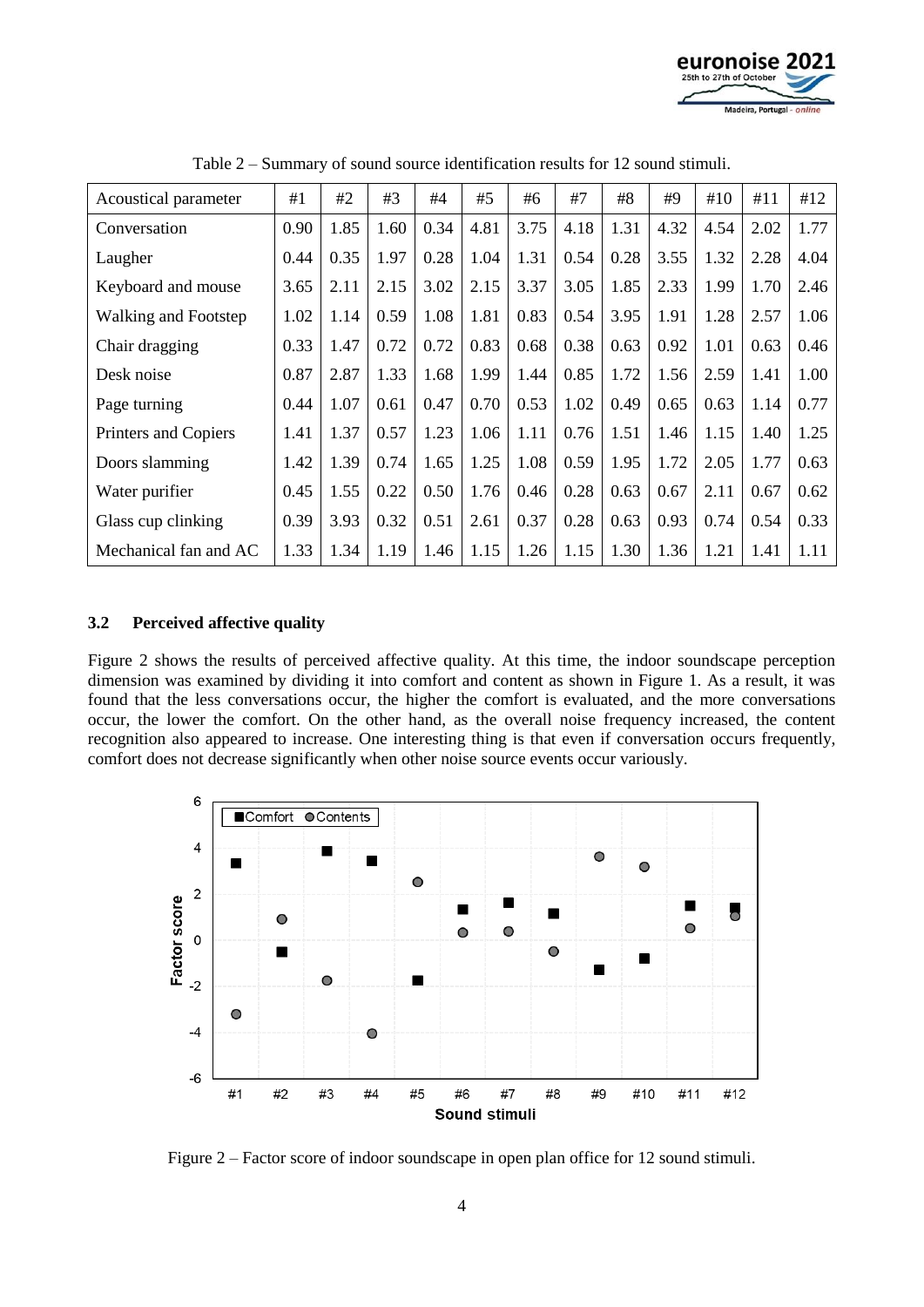

#### **3.3 Overall quality**

Linear regression analysis was performed to examine the relationship between overall quality (satisfaction, willing to work, perceived productivity) and perceived affective quality, as discussed above, and the results are shown in Figure 3. At this time, satisfaction and willing to work were grouped and interpreted as preference for work environment. First, it was found that indoor soundscape comfort in open plan office had a positive relationship with satisfaction (b = 0.96, p < 0.01, adjust  $R^2 = 0.91$ ) and willing to work (b = 0.97, p  $\epsilon$  0.01, adjust R<sup>2</sup> = 0.93), but had a negative relationship with perceived productivity (b = -0.94, p  $\epsilon$  0.01, adjust  $R^2 = 0.87$ ). On the other hand, content had a positive relationship with perceived productivity (b = 0.88, p < 0.01, adjust  $R^2 = 0.77$ ) and a negative relationship with satisfaction (b = -0.79, p < 0.01, adjust  $R^2 =$ 0.62) and willing to work (b = -0.77, p < 0.01, adjust  $R^2 = 0.58$ ). Therefore, in order to achieve a balance between environmental preference and perceived productivity, it was found that it is desirable to provide an office environment so that comfort is between 0 and 1 and content is between 1 and 2.



Figure 3 – Relationship between indoor soundscape perception dimension ((a) comfort and (b) content) and overall quality (satisfaction, willing to work, and perceived affective quality).

# **4 Conclusions**

In this study, the method to secure worker's preference and perceived productivity for the office environment for open plan office was examined from the perspective of indoor soundscape. For this purpose, subjective evaluation was performed, and an appropriate level of comfort-content was suggested for a balanced design of preference and perceived productivity. The findings of this study will be used as basic data for open plan office design.

# **Acknowledgements**

This study is a summary of the content of the paper that is submitted to the journal "The influence of indoor soundscape perception on preference and perceived productivity in open plan office". It is stated that copyrights of all content, figures and tables in this manuscript are owned by the journal. This research was supported by a grant from the National Research Foundation of Korea (NRF), funded by the Korean government (MSIT) (No. 2020R1A2C2009716).